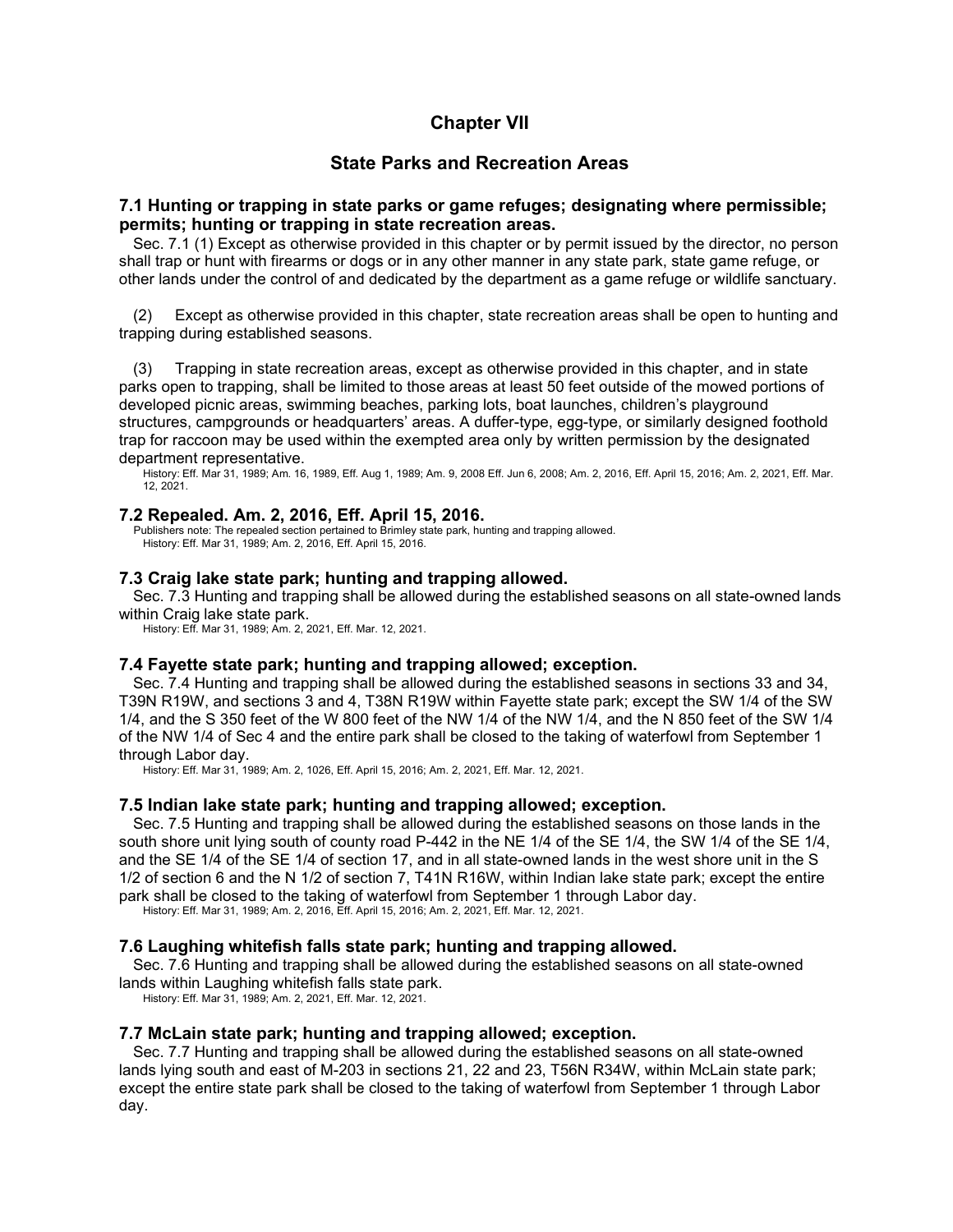History: Eff. Mar 31, 1989; Am. 2, 2016, Eff. April 15, 2016; Am. 2, 2021, Eff. Mar. 12, 2021.

## **7.8 Palms book state park; hunting and trapping allowed.**

Sec. 7.8 Hunting and trapping shall be allowed during the established seasons on all state-owned lands in the N 1/2 of section 25, T42N R17W, and on lot 2 in the NW 1/4 of section 30, T42N R16W, within Palms book state park.

History: Eff. Mar 31, 1989; Am. 2, 2021, Eff. Mar. 12, 2021.

## **7.9 Porcupine mountains wilderness state park; hunting and trapping allowed; exceptions.**

Sec. 7.9 Hunting and trapping shall be allowed during the established seasons on all state-owned lands within the boundaries of Porcupine mountains wilderness state park except for section 19 and the N 1/4 of section 30, T50N R45W, Gogebic county (Presque Isle scenic site section), and the S 1/2 of the NW 1/4 and the N 1/2 of the SW 1/4 of section 21, T51N R43W, Ontonagon county (lake of the clouds escarpment scenic site section), and section 9 and the N 1/2 of section 16, T51N R42W, Ontonagon county (Union bay campground and headquarters area); also except the entire park shall be closed to the taking of waterfowl from September 1 through Labor day.

History: Eff. Mar 31, 1989; Am. 2, 2016, Eff. April 15, 2016; Am. 2, 2021, Eff. Mar. 12, 2021.

## **7.10 Tahquamenon falls state park; hunting and trapping allowed; exceptions; posting required.**

Sec. 7.10 (1) Hunting and trapping shall be allowed during the established seasons on all state-owned lands within the boundaries of Tahquamenon falls state park except for the following:

(a) The lower falls scenic site.

- (b) The headquarters area.
- (c) The upper falls scenic site.

(2) The entire park shall be closed to the taking of waterfowl from September 1 through Labor day.

(3) Signs containing the hunting closure shall be posted in such a manner and at such locations as will provide reasonable notice of the closure to the public.

History: Eff. Mar 31, 1989; Am. 2, 2016, Eff. April 15, 2016; Am. 2, 2021, Eff. Mar. 12, 2021.

## **7.11 Van Riper state park; hunting and trapping allowed; exception; posting required.**

Sec. 7.11 (1) Hunting and trapping shall be allowed during the established seasons on all state-owned lands south of US-41 in sections 30, 31 and 36 T48N R29W, and all state-owned lands lying north of US-41 in sections 24, 25, and 30, T48N R30W, within Van Riper state park.

(2) Signs containing the hunting closure shall be posted in such a manner and at such locations as will provide reasonable notice of the closure to the public. History: Eff. Mar 31, 1989; Am. 2, 2021, Eff. Mar. 12, 2021.

## **7.12 Wagner falls scenic site; hunting and trapping allowed.**

Sec. 7.12 Hunting and trapping shall be allowed during the established seasons on all state-owned lands in section 14, T16N R19W, within Wagner falls scenic site.

History: Eff. Mar 31, 1989; Am. 2, 2021, Eff. Mar. 12, 2021.

### **7.13 J. W. Wells state park; hunting and trapping allowed, exception.**

Sec. 7.13 Hunting and trapping shall be allowed during the established seasons on all state-owned lands lying west of highway M-35 in sections 22, 23, 24, 26, 27 and 34, T35N R25W, within J. W. Wells state park.

History: Eff. Mar 31, 1989; Am. 2, 2021, Eff. Mar. 12, 2021.

## **7.14 Mitchell state park; hunting and trapping allowed.**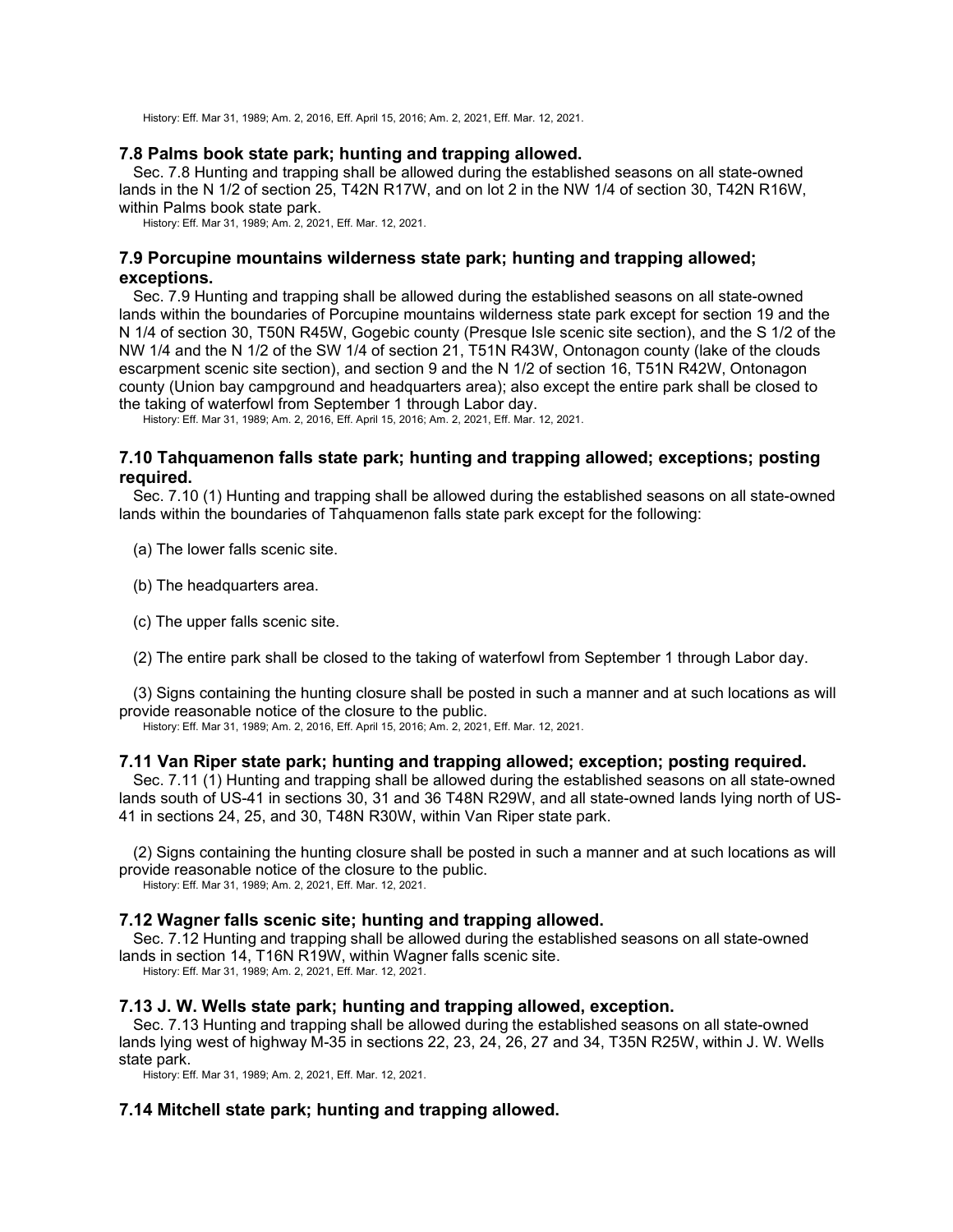Sec. 7.14 Hunting and trapping shall be allowed during the established seasons on all state-owned lands within the dedicated boundary of Mitchell state park in section 31, T22N R09W, and sections 6 T21N R09W.

History: Am. 13, 2010, Eff. Aug. 12, 2010; Am. 2, 2021, Eff. Mar. 12, 2021.

## **7.15 Cheboygan state park; hunting and trapping allowed; exceptions; posting required.**

Sec. 7.15 (1) Hunting and trapping shall be allowed during the established seasons on all state-owned lands within the dedicated boundary of Cheboygan state park except for the following areas:

(a) the day use areas.

(b) the campground areas, including cabins and lodge.

(c) the headquarters building.

(2) The entire park shall be closed to the taking of waterfowl from September 1 through Labor day.

(3) Signs containing the hunting closure shall be posted in such a manner and at such locations as will provide reasonable notice of the closure to the public.

History: Eff. Mar 31, 1989; Am. 2, 2016, Eff. April 15, 2016; Am. 2, 2021, Eff. Mar. 12, 2021.

### **7.16 Fisherman's Island state park; hunting and trapping allowed, exception.**

Sec. 7.16 Hunting and trapping shall be allowed during the established seasons on all state-owned lands within the dedicated boundary of Fisherman's Island state park; except the taking of waterfowl from April 1 until the beginning of waterfowl season shall only be allowed in section 13, 14, 23, 26 and 27 T33N R09W.

History: Eff. Mar 31, 1989; Am. 2, 2016, Eff. April 15, 2016; Am. 2, 2021, Eff. Mar. 12, 2021.

## **7.17 Hartwick pines state park; hunting and trapping allowed; exceptions; posting required.**

Sec. 7.17 (1) Hunting and trapping shall be allowed during the established seasons on all state-owned lands lying within the dedicated boundary of Hartwick pines state park in sections 2 to 11 and sections 14 to 18, T27N R3W, except for the following areas:

(a) All state-owned lands in the SE 1/4 of the SE 1/4 of section 9 lying south and east of the 40-foot fire line; all that portion of the S 1/2 of the S 1/2 of section 10 lying south of the 40-foot fire line and east of state highway M93; all that portion of the NE 1/4 and all that portion of the NW 1/4 of section 15 lying north of state highway M93; and all that portion of the NE 1/4 of section 16 lying east of the 40-foot fire line; all in T27N R3W.

(b) All lands within the right-of-way of interstate highway I-75 in sections 6, 7 and 18, T27N R3W.

(c) the modern campground and day use areas.

(2) Signs containing the hunting closure shall be posted in such a manner and at such locations as will provide reasonable notice of the closure to the public.

History: Eff. Mar 31, 1989; Am. 2, 2021, Eff. Mar. 12, 2021.

### **7.18 Hoeft state park; hunting and trapping allowed; exceptions.**

Sec. 7.18 Hunting and trapping shall be allowed during the established seasons on all state-owned lands lying within the dedicated boundary of Hoeft state park except that land lying north and east of state highway US-23 in section 31, T36N R5E; also except the entire park shall be closed to the taking of waterfowl from September 1 through Labor day.

History: Eff. Mar 31, 1989; Am. 2, 2016, Eff. April 15, 2016; Am. 2, 2021, Eff. Mar. 12, 2021.

## **7.19 Leelanau state park; hunting and trapping allowed; exception.**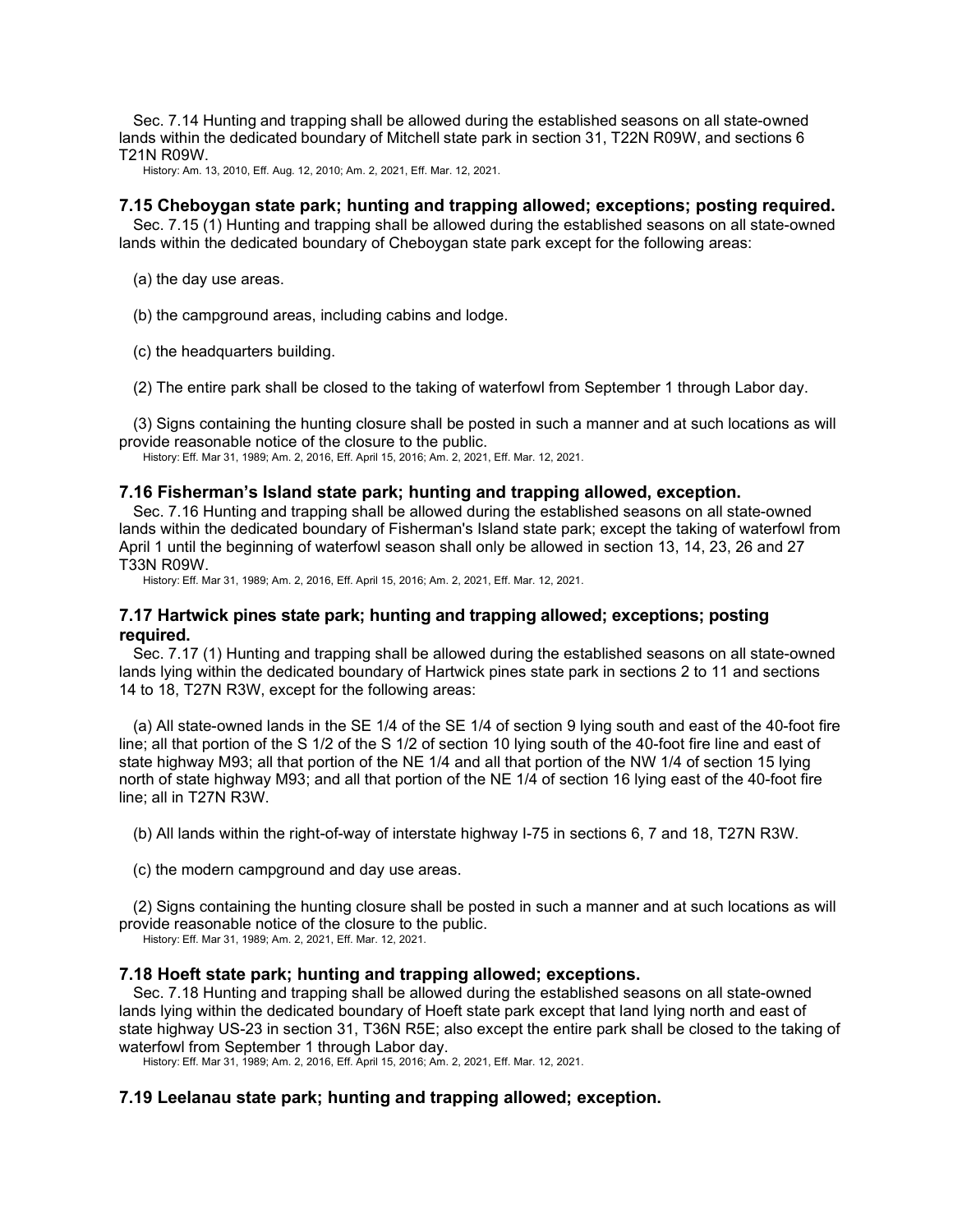Sec. 7.19 Hunting and trapping shall be allowed during the established seasons on all state-owned lands within the dedicated boundary of Leelanau state park in sections 7, 18, and 19 T32N R10W, and in sections 12, 13 and 24, T32N R11W, except the entire state park shall be closed to the taking of waterfowl from September 1 through Labor day.

History: Eff. Mar 31, 1989; Am. @, 2016, Eff. April 15, 2016; Am. 2, 2021, Eff. Mar. 12, 2021.

### **7.20 Ludington state park; hunting and trapping allowed; exceptions.**

Sec. 7.20 Hunting and trapping shall be allowed during established seasons on all state-owned lands within the dedicated boundary of Ludington state park except in the following described area: sections 17, 18, 19, and 20 in T19N R18W, Hamlin township, boundaries as posted; also except the entire park shall be closed to the taking of waterfowl from September 1 through Labor day.

History: Eff. Mar 31, 1989; Am. 12, 1990, Eff. Sep 1, 1990; Am. 2, 2016, Eff. April 15, 2016; Am. 2, 2021, Eff. Mar. 12, 2021.

### **7.21 Negwegon state park; hunting and trapping allowed.**

Sec. 7.21 Hunting and trapping shall be allowed during the established seasons on all state-owned lands within the dedicated boundary of Negwegon state park.

History: Eff. Mar 31, 1989; Am. 2, 2021, Eff. Mar. 12, 2021.

## **7.22 North Higgins lake state park; hunting and trapping allowed; exceptions; posting required.**

Sec. 7.22 (1) Hunting and trapping shall be allowed during the established seasons on all state-owned lands within the dedicated boundary of North Higgins lake state park north of county road 200 in sections 35 and 36, T25N R04W, except for the following areas:

(a) T25N, R4W, Sec. 35, the SE ¼ of the SW ¼ (that portion that lies east of Old US Highway 27).

(b) T25N, R4W, Sec. 35, the SW ¼ of the SE ¼.

(c) T25N, R4W, Sec. 36, the SW  $\frac{1}{4}$  of the SW  $\frac{1}{4}$ .

(d) T25N, R4W, Sec. 35 and Sec. 36 south of CR200.

(2) Signs containing the hunting closure shall be posted in such a manner and at such locations as will provide reasonable notice of the closure to the public.

History: Eff. Mar 31, 1989; Am. 2, 2021, Eff. Mar. 12, 2021.

### **7.22a Old mission point state park; hunting and trapping allowed; exceptions.**

Sec. 7.22a Hunting and trapping shall be allowed during the established seasons, except within 450 feet of a picnic area or parking lot, on all state-owned lands within the old mission point state park in sections 23 to 26, T30N R10W.

History: Am. 6, 1997, Eff. Sep 1, 1997; Am. 2, 2021, Eff. Mar. 12, 2021.

## **7.23 Repealed. Am. 2, 2021, Eff. March 12, 2021.**

Publishers note: The repealed section pertained to Onaway state park, hunting and trapping allowed. History: Eff. Mar 31, 1989; Am. 2, 2021, Eff. Mar. 12, 2021.

### **7.24 Silver Lake state park; hunting and trapping allowed; exceptions; posting required.**

Sec. 7.24 (1) Hunting and trapping shall be allowed during the established seasons on all state-owned lands within the dedicated park boundary in sections 17 to 20 and 29 to 32, T15N R18W, and sections 24, 25 and 36, T15N R19W, and section 6, T14N R18W, and section 1, T14N R19W, except for the following:

(a) All state-owned lands in the SW 1/4 of the SW 1/4 of section 29, T15N R18W shall be closed.

(b) The off-road vehicle area, Silver lake beach and modern camping area, park residences, lighthouse area, and headquarters area, as posted, shall be closed to the taking of waterfowl from the day after Labor day through September 15.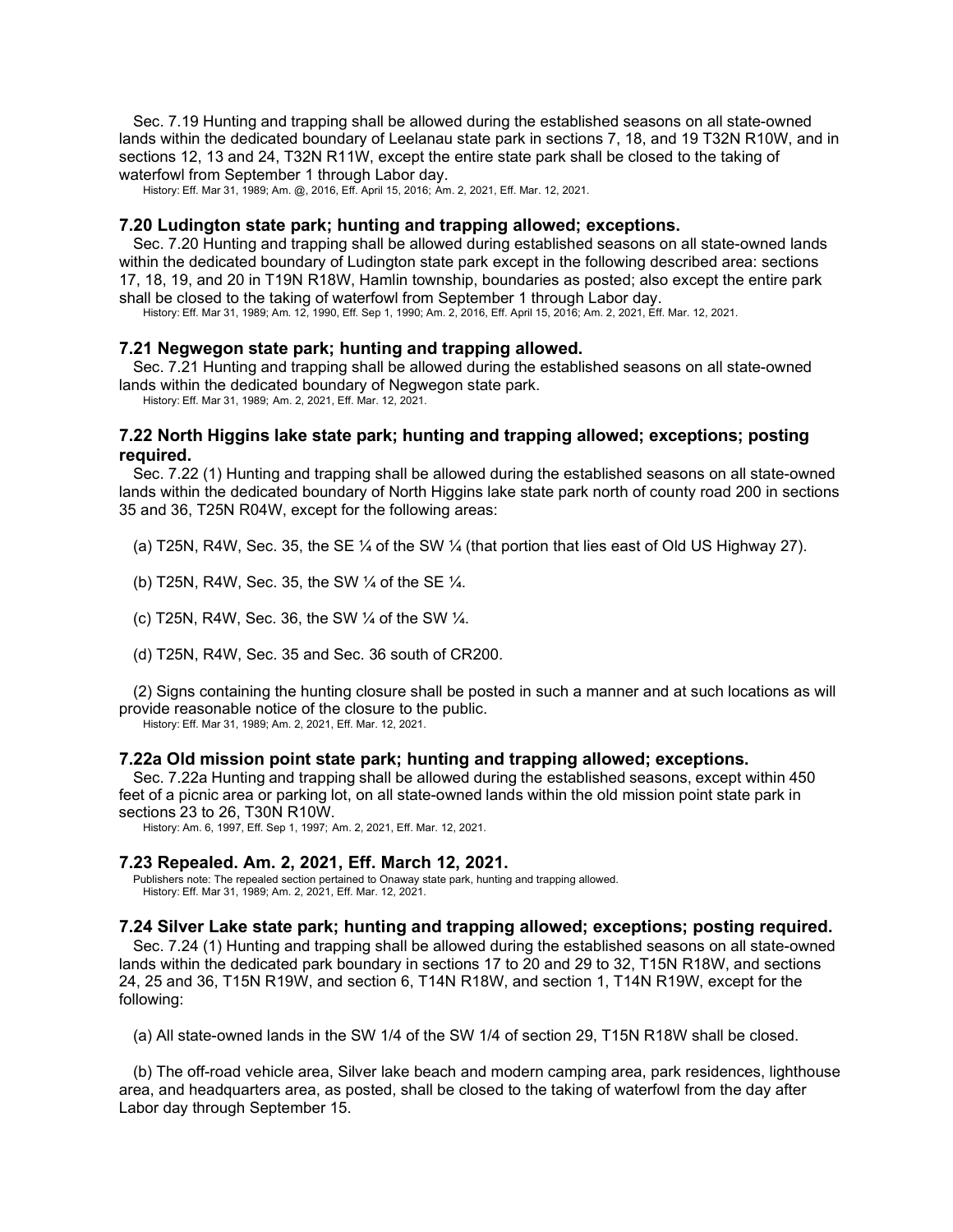(2) The entire state park shall be closed to the taking of waterfowl from September 1 through Labor day.

(3) Signs containing the hunting closure shall be posted in such a manner and at such locations as will provide reasonable notice of the closure to the public.

History: Eff. Mar 31, 1989; Am. 2, 2016, Eff. April 15, 2016; Am. 2, 2021, Eff. Mar. 12, 2021.

### **7.25 South Higgins lake state park; hunting and trapping allowed.**

Sec. 7.25 Hunting and trapping shall be allowed during the established seasons on all state-owned lands within sections 3 and 4, T23N R3W, and sections 33 and 34, T24N R3W.

History: Eff. Mar 31, 1989; Am. 13, 2018, Eff. Aug. 10, 2018.

### **7.26 Sturgeon point site; hunting and trapping allowed; exceptions; posting required.**

Sec. 7.26 (1) Hunting and trapping shall be allowed during the established seasons on all state-owned lands within Sturgeon point site except as follows:

(a) The state-owned lands being the lighthouse complex and the schoolhouse area.

(2) Signs containing the hunting closure shall be posted in such a manner and at such locations as will provide reasonable notice of the closure to the public. History: Eff. Mar 31, 1989; Am. 2, 2021, Eff. Mar. 12, 2021.

# **7.27 Wilderness state park; hunting and trapping allowed; exceptions; posting required.**

Sec. 7.27 (1) Hunting and trapping shall be allowed during the established seasons on all state-owned lands in the dedicated boundary of wilderness state park except for the following areas:

(a) The campground areas.

(2) The entire park shall be closed to the taking of waterfowl from September 1 through Labor day.

(3) Signs containing the hunting closure shall be posted in such a manner and at such locations as will provide reasonable notice of the closure to the public.

History: Eff. Mar 31, 1989; Am. 17, 1991, Eff. Jan 1, 1992; Am. 18, 1993, Eff. Sep 9, 1993; Am. 2, 2016, Eff. April 15, 2016; Am. 2, 2021, Eff. Mar. 12, 2021.

## **7.28 Algonac state park; hunting and trapping allowed; exception; posting required.**

Sec. 7.28 (1) Hunting and trapping shall be allowed during the established seasons on all stateowned lands in the dedicated boundary of Algonac state park except for all state-owned lands in the dedicated park boundary lying east of the right-of-way of the Detroit and river St. Clair railroad, also known as the rapid railway, except within the Wagon Wheel campground area from May 1 through October 31.

(2) Signs containing the hunting closure shall be posted in such a manner and at such locations as will provide reasonable notice of the closure to the public.

History: Eff. Mar 31, 1989; Am. 13, 2005, Eff. Jul 8, 2005; Am. 2, 2021, Eff. Mar. 12, 2021.

### **7.29 Repealed. Am. 2, 2016, Eff. April 15, 2016.**

Publishers note: The repealed section pertained to Cambridge state park, hunting and trapping allowed. History: Eff. Mar 31, 1989; Am. 2, 2016, Eff. April 15, 2016.

### **7.30 Duck lake state park; hunting and trapping allowed.**

Sec. 7.30 Hunting and trapping shall be allowed during the established seasons on all state-owned lands within the dedicated boundary of Duck lake state park in sections 18 and 19, T11N R17W, and sections 13 and 24, T11N R18W.

History: Eff. Mar 31, 1989; Am. 2, 2021, Eff. Mar. 12, 2021.

## **7.31 Port Crescent state park; hunting and trapping allowed; exceptions; posting**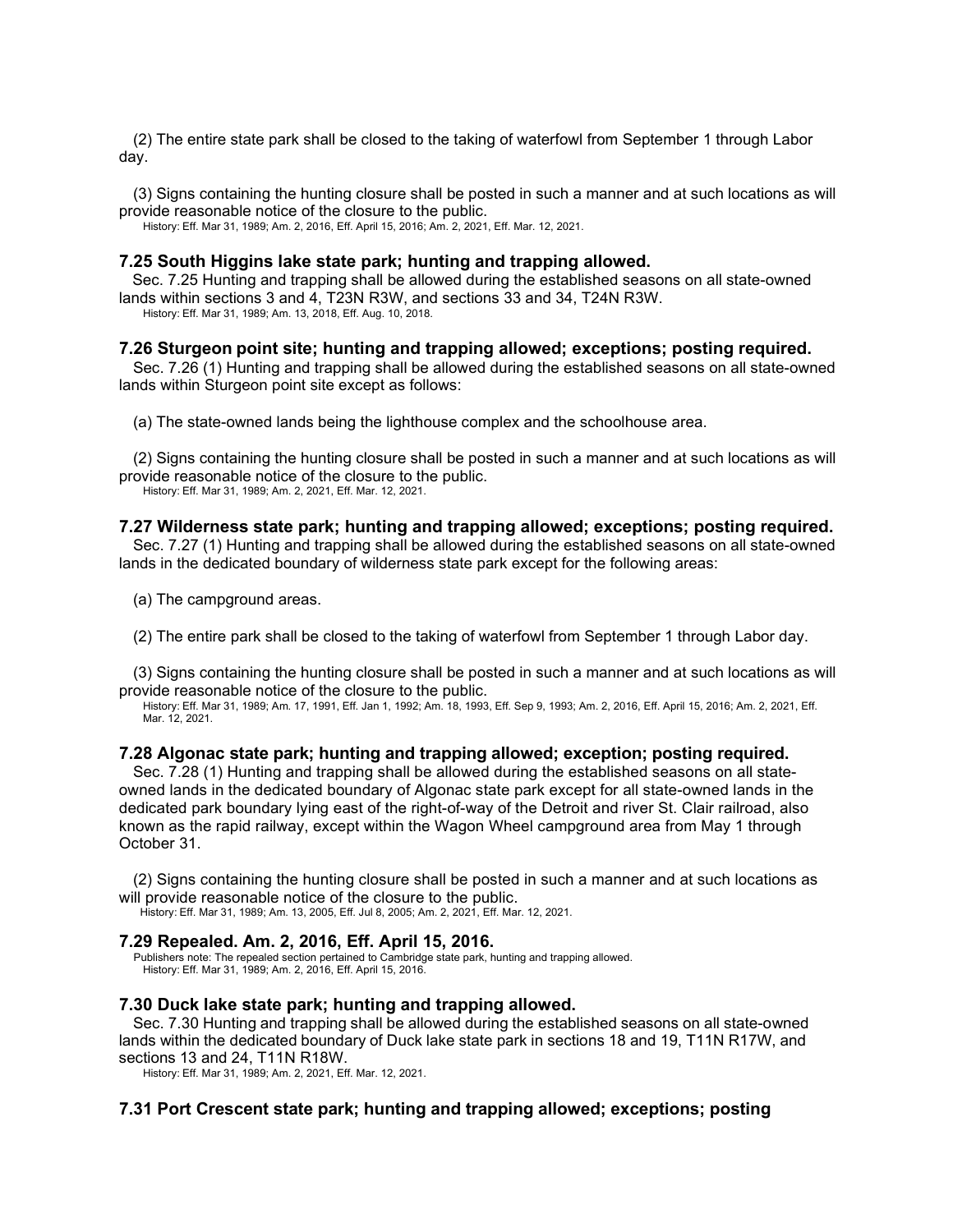### **required.**

Sec. 7.31 (1) Hunting and trapping shall be allowed during the established seasons on all state-owned lands within the dedicated boundary of Port Crescent state park in sections 3 and 8 to 10, T18N R12E, except for the following areas:

(a) The campground and adjacent waterfront, headquarters, and wastewater treatment areas.

(2) Signs containing the hunting closure shall be posted in such a manner and at such locations as will provide reasonable notice of the closure to the public.

History: Eff. Mar 31, 1989; Am. 12, 2007, Eff. Jul 13, 2007; Am. 2, 2021, Eff. Mar. 12, 2021.

## **7.32 Seven lakes state park; hunting and trapping allowed; exceptions.**

Sec. 7.32 Hunting and trapping shall be allowed during the established seasons on all state-owned lands in sections 19, 20, 29 and 30, T5N R7E, within Seven lakes state park; except there shall be no taking of waterfowl from two days before Labor day through labor day.

History: Eff. Mar 31, 1989; Am. 2, 2016, Eff. April 15, 2016; Am. 2, 2021, Eff. Mar. 12, 2021.

## **7.33 Sleeper state park; hunting and trapping allowed; exception; posting required.**

Sec. 7.33 (1) Hunting and trapping shall be allowed during the established seasons on all state-owned lands in sleeper state park except for all those state-owned lands in section 17 and the NE 1/4 of section 20, T18N R11E.

(2) Signs containing the hunting closure shall be posted in such a manner and at such locations as will provide reasonable notice of the closure to the public.

History: Eff. Mar 31, 1989; Am. 2, 2021, Eff. Mar. 12, 2021.

## **7.34 Sleepy Hollow state park; hunting and trapping allowed; exceptions; posting required.**

Sec. 7.34 (1) Hunting and trapping shall be allowed during the established seasons on all those stateowned lands in the dedicated boundary in sections 34 and 35, T7N R1W, and in sections 2, 3, 9, 10, and 11, T6N R1W, within Sleepy Hollow state park; except for the following:

(a) Campground area, including the walk-in campsites and cabins.

- (b) The headquarters area.
- (c) The day use beach areas.

(2) The entire park shall be closed to the taking of waterfowl from September 1 through Labor day in that area north of Price road.

(3) Signs containing the hunting closure shall be posted in such a manner and at such locations as will provide reasonable notice of the closure to the public.

History: Eff. Mar 31, 1989; Am. 16, 1989, Eff. Aug 1, 1989; Am. 2, 2016, Eff. April 15, 2016; Am. 2, 2021, Eff. Mar. 12, 2021.

## **7.35 Sterling state park; trapping and waterfowl hunting allowed; exceptions.**

Sec. 7.35 (1) Trapping shall be allowed during the established trapping seasons on all state-owned lands in the dedicated boundary except within the developed areas of land known as the Bartnick boat launch, the park headquarters, the beach and picnic areas, and campground of Sterling state park.

(2) Waterfowl hunting shall be allowed from the day after Labor day to September 15 and in January and February during established seasons south and west of the park entrance road, except there shall be no taking of any animals after 10:00 a.m. and shooting from the east shore of the lagoons shall be in a westerly direction only.

(3) Waterfowl hunting shall be allowed from the day after Labor day through the end of February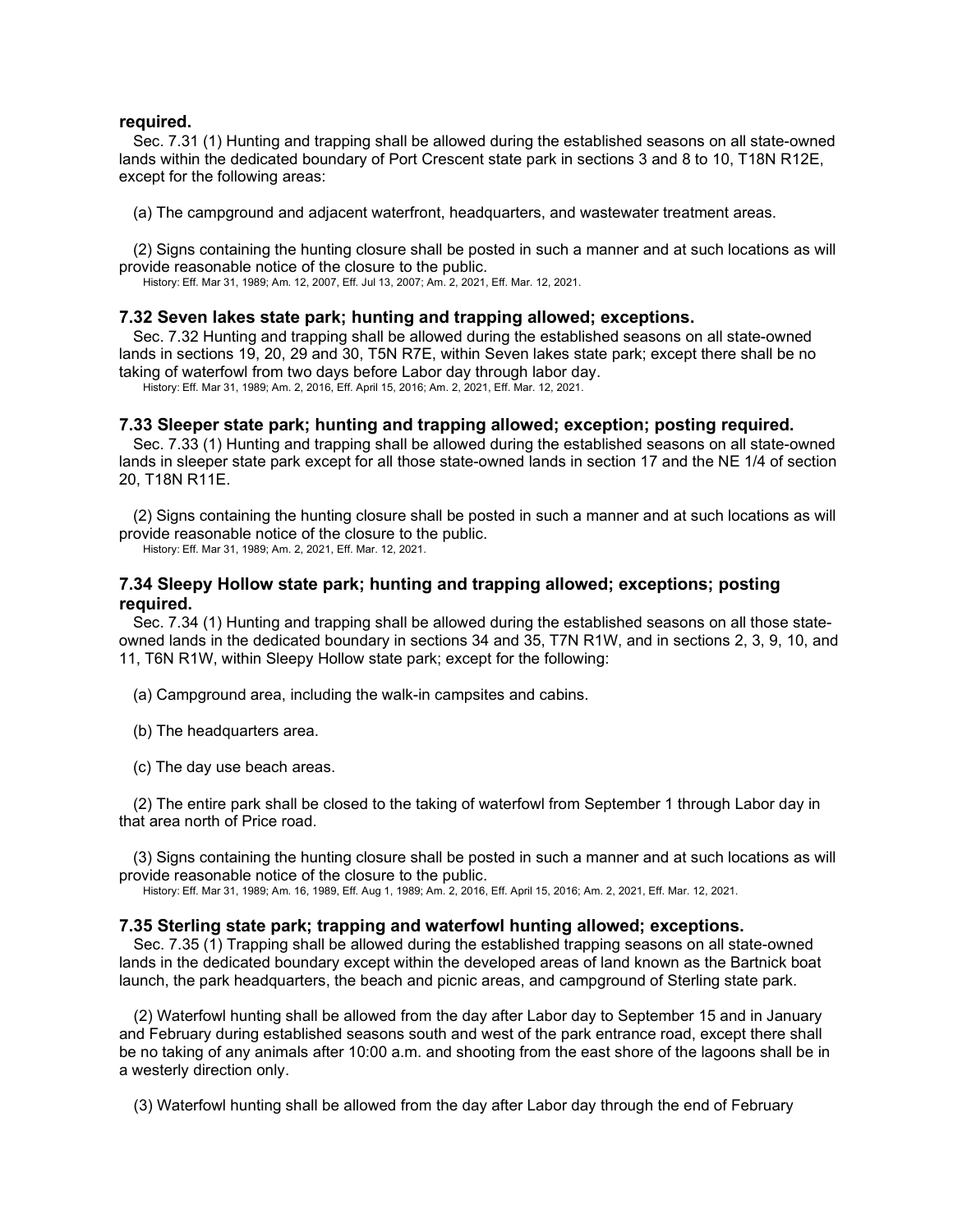during the established seasons on all state-owned lands in the dedicated park boundary in the southernmost 300 acres, known as the Union camp marsh, bordered by Elm street on the south, interstate highway I-75 on the west, the south shore of the Clearwater drain on the north and the Ford River Raisin Warehouse property on the east. In addition, the area east of Waterworks road, west of the Army Corps of Engineers confined disposal facility fence extending out half-way into the water channel and south of Sandy creek and north of the park entrance road, also known as the old campground (restored lake plain prairie area) and Sterling harbor basin; except within developed areas of land known as the Bartnick boat launch.

History: Eff. Mar 31, 1989; Am. 17, 1991, Eff. Jan 1, 1992; Am. 13, 2005, Eff. Jul 8, 2005; Am. 12, 2007, Eff. Jul 13, 2007; Am. 2, 2016, Eff. April 15, 2016; Am. 2, 2021, Eff. Mar. 12, 2021.

## **7.36 Van Buren state park; hunting and trapping allowed; exceptions; posting required.**

Sec. 7.36 (1) Hunting and trapping shall be allowed during the established seasons in the dedicated boundary on the S 2,494 feet of fractional section 32; S 2,494 feet of the W 1/2 of the SW 1/4 and that part of the E 1/2 of the SW 1/4 lying westerly of interstate highway I-196 in section 33, T1S R17W; all that part of the N 980.48 feet of recorded plats of Roosevelt hills 1st and 2nd subdivisions lying westerly of interstate highway I-196 in section 4; that part of the N 980.48 feet of the N 1/2 of the N fractional 1/2 of section 5 lying easterly of Ruggles road and that part of the N 315.48 feet of the N 1/2 of the N fractional 1/2 of section 5 lying westerly of Ruggles road, T2S R17W, within Van Buren state park, except for the following:

(a) The campground areas and headquarters building.

(2) Signs containing the hunting closure shall be posted in such a manner and at such locations as will provide reasonable notice of the closure to the public.

History: Eff. Mar 31, 1989: Am. 2, 2021, Eff. Mar. 12, 2021.

## **7.37 Warren dunes state park; hunting and trapping allowed; exceptions; posting required.**

Sec. 7.37 (1) Hunting and trapping shall be allowed during the established seasons on all state-owned lands of Warren dunes state park in sections 24, 25 and 26, T06S R20W, except for the following:

- (a) Camping and day use areas.
- (b) Headquarters building.

(2) Signs containing the hunting closure shall be posted in such a manner and at such locations as will provide reasonable notice of the closure to the public.

History: Eff. Mar 31, 1989; Am. 2, 2021, Eff. Mar. 12, 2021.

#### **7.38 Repealed, Am. 18, 2004; Eff. Nov 11, 2004.**

Publisher's Note: This repealed section pertained to hunting and trapping seasons on state-owned lands in Wetzel State Park.

### **7.39 P. J. Hoffmaster state park; hunting allowed.**

Sec. 7.39 Hunting may be allowed as designated by the chief of the Parks and Recreation division in portions of the P.J. Hoffmaster state park.

History: Am. 17, 2005, Eff. Sep 11, 2005; Am. 2, 2021, Eff. Mar. 12, 2021.

### **7.40 Watkins lake state park and county preserve; hunting and trapping allowed.**

Sec. 7.40 Hunting and trapping shall be allowed during the established seasons on all state-owned lands lying north of the northerly right-of-way line of the LS & MS Railroad right-of-way and north of Arnold road in sections 12 and 13, T04S R02E.

History: Am. 8, 2019, Eff. Sept. 13, 2019; Am. 2, 2021, Eff. Mar. 12, 2021.

#### **7.50 Grand Mere state park; hunting and trapping allowed; exceptions.**

Sec. 7.50 Hunting and trapping shall be allowed on all state-owned lands and waters, except those state-owned lands and waters west of Wishart road and the park trails (the preservation zone), posted as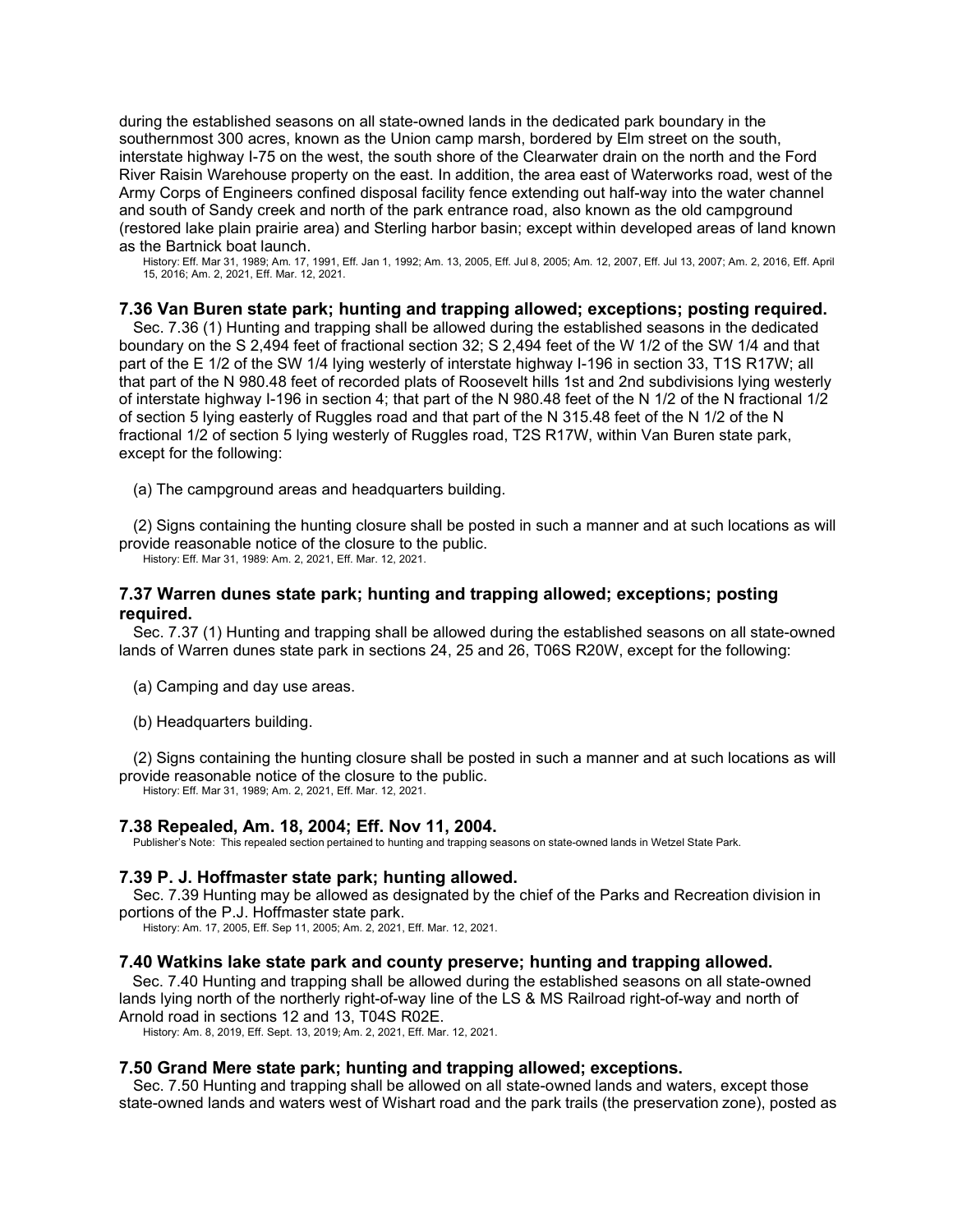#### closed to hunting.

History: Eff. Mar 31, 1989; Am. 16, 1989, Eff. Aug 1, 1989; Am. 2, 2021, Eff. Mar. 12, 2021.

Publisher's note: Eff. Aug 1, 1989, this section formerly pertained to certain goose hunting allowed at Pinckney recreation area.

## **7.51 Bay City state park; hunting and trapping allowed; exceptions; wildlife refuge entry; posting required.**

Sec. 7.51 (1) Hunting and trapping shall be allowed during the open seasons established in this order within a portion(s) of the state-owned lands within sections 11, 12, 13, 14, 18, 24 and 25 except as follows:

(a) Within the two safety zones of 150 yards (450 feet) from the posted and designated state trails located:

(i) west of the northerly edge of the boundary of the state-owned land starting at a point approximately north-west of the center of section 19, T15N R05E, at the north-eastern corner of the state-owned land designated as the Tobico marsh wildlife refuge then north-north-westerly to intersect the east-west centerline of section 13, T15N R04E; and

(ii) west of the posted and designated state trails located south and west from the designated Tobico marsh wildlife refuge, as defined in section 5.12 of the land use orders of the director, and defined as beginning at the intersection of little Killarney beach road and Killarney beach road, including those stateowned lands north and west of little Killarney beach road and Killarney beach road, including that portion of state land in section 19 and 30, T15N R05E, which is not included in the Tobico wildlife refuge, including those lands westerly and northerly of the westerly trail loop crossing into section 25, T15N R04E, approximately 1150 feet south of the northeast corner of said section 25, then heading in a roughmeander north-westerly into section 24, T15N R04E, to a point approximately 251 feet north and 417 feet east of the center of said section 24, with a short south-easterly turn of approximately 730 feet then north-north-westerly to a point approximately 752 feet east and 450 feet north of the center of said section 24, then east parallel along the quarter-quarter section lines to the northwest corner of the stateowned land designated as the Tobico marsh wildlife refuge, then south-easterly, east and south along the boundary of the Tobico marsh wildlife refuge to the point of beginning.

(b) Within the Tobico marsh wildlife refuge as defined in section 5.12 of the land use orders of the director.

(c) Within the Tobico marsh waterfowl hunting area defined as those state-owned lands north of the Tobico marsh wildlife refuge, north of the southwest Tobico marsh trails no-hunting zone (defined in Section 7.5.1(2)(a)(ii) and excluding these areas), and west of the northeast Tobico marsh trails nohunting zone (defined in Section 7.5.1(2)(a)(i) and excluding this area), and includes all state-owned lands in the south half of section 13, T15N R04E, the southwest corner of section 18, T15N R05E, and the east portion in the north one-quarter section strip of section 24, T15 R04E, which is located east of a line beginning at the northwestern-most corner of the southwest Tobico marsh trails no hunting zone (a point where the quarter-quarter line intersects Lesperance drain and which is approximately 752 feet east and 450 feet north of the center of said section 24) then heading north-northwest (approximately N1.25°W) approximately 660 feet, then easterly (approximately N88.125°E) approximately 137 feet paralleling the quarter-quarter line to a point on the north-south quarter-quarter line, then north and northwesterly along the east side of nonstate-owned land inholding by heading north approximately 440 feet along the north-south quarter-quarter line, then north-northwesterly (approximately N25.61278°W) approximately 1,160 feet to the north section line of said section 24 (T15N R04E) only migratory game birds shall be hunted with a firearm subject to regulations as described in this order.

(3) An individual shall not use in hunting, or, subject to section 43510, 1994 PA 451, MCL 324.43510, possess afield in the Bay city state park a firearm other than those described in section 2.1(4) of this order as allowable within the "limited firearms deer zone".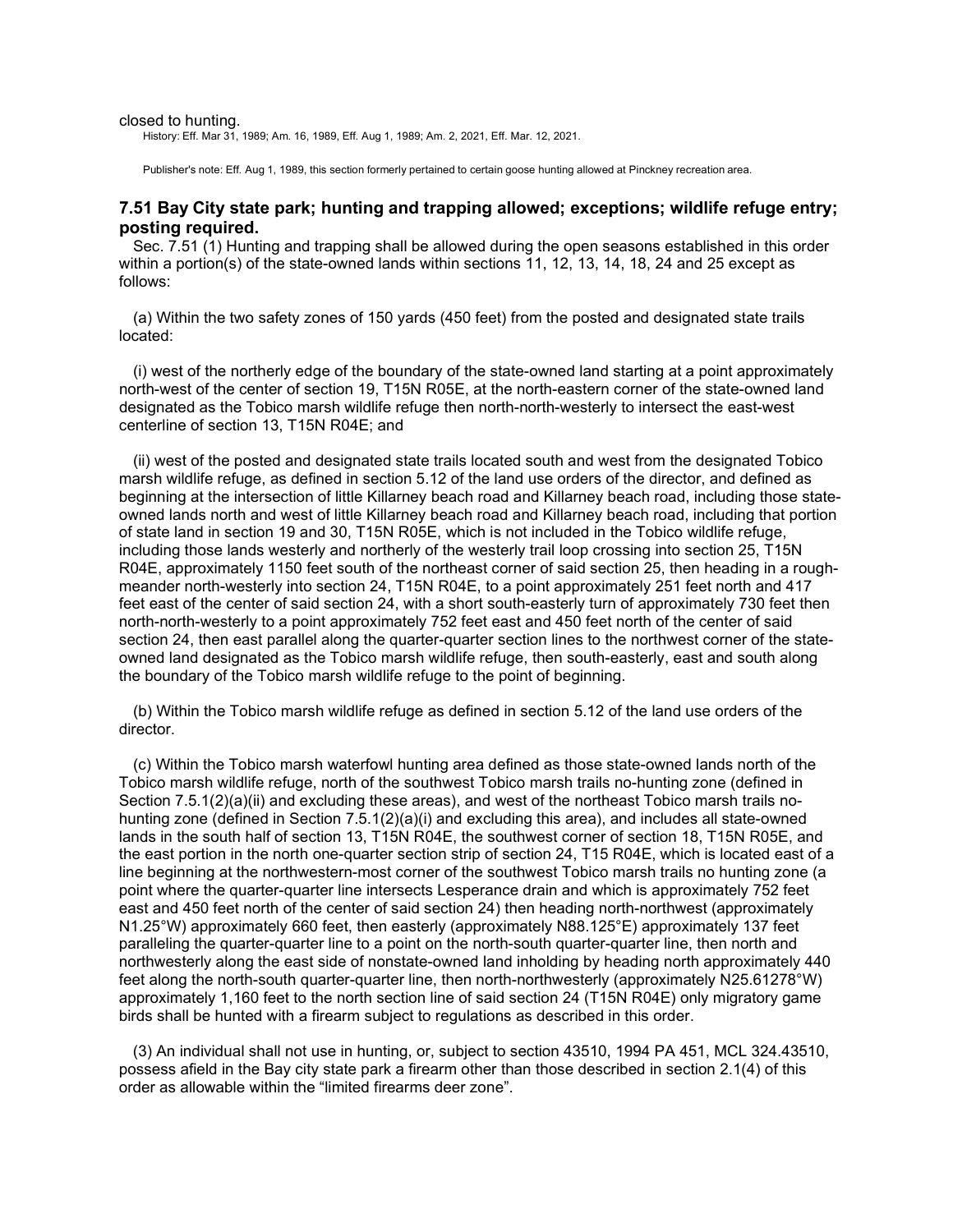(4) Signs identifying the boundaries of the areas of state-owned lands open to hunting and trapping shall be posted in such a manner and at such locations as will provide reasonable notice to the public. History: Am. 14, 1996, Eff. Sept 1, 1996; Am. 7, 2017, Eff. Dec. 21, 2017; Am. 2, 2021, Eff. Mar. 12, 2021.

## **7.52 Waterloo recreation area; area closed to hunting; unlawful acts; exceptions; posting required.**

Sec. 7.52 (1) It shall be unlawful to take any animal within the Waterloo recreation area on the stateowned lands in section 3 lying south of Bush road and west of Pierce road; all lands in section 4 lying south of Bush road and McClure road; all lands in section 5 south of McClure road, east of Ridge road, and east of Glazier road; all lands in sections 8 and 9 and the W 1/2 of the W 1/2 of section 10 lying west of Pierce road with the exception of waterfowl hunting during the regular waterfowl season on Cedar lake and Doyle lake, all in T2S R3E, Sylvan township, commonly known as the Mill-Cedar lake area; that part of the E 1/2 of section 33, west of Cassidy lake road, north of Waterloo road and east and north of the outlet stream from Cassidy lake; that part of the NW 1/4 of section 34, west of Cassidy road and north of Waterloo road, T1S R3E, Lyndon township, commonly known as the Cassidy lake area, Washtenaw county; all lands in section 2 and the NE 1/4 of the NW 1/4 of section 11, lying north of Seymour road, T2S R1E, Leoni township, Jackson county; all lands in section 31, T1S R2E, and section 6, T2S R2E, Waterloo township, Jackson county, bounded on the south by Seymour road, on the east by Portage creek and Big Portage lake, on the north by Big Portage lake, and on the west by a line described as commencing at the intersection of Seymour road and the entrance road to Big Portage lake public use area in the SW 1/4 of the SE 1/4, section 6, then northerly along said entrance road to the approximate center of the SE 1/4 of the NW 1/4 of section 6; westerly along old campground road to the turn near the west line of the SE 1/4 of the NW 1/4 of section 6, northerly along old road meandering through middle of the NW 1/4 to the north line of section 6, northeasterly along old road and a projection of same to the border of Big Portage lake in the SE 1/4 of the SW 1/4 of section 31, T1S R2E.

(2) A person shall not take any waterfowl from September 1 to September 15 within 450 feet of any boat launch, campground, beach, parking area, or picnic area in the high use areas at Green, Sugarloaf, Big Portage, and Crooked lakes.

(3) Signs containing the hunting closure shall be posted in such a manner and at such locations as will provide reasonable notice of the closure to the public.

History: Eff. Mar 31, 1989; Am. 16, 1989, Eff. Aug 1, 1989; Am. 2, 2016, Eff. April 15, 2016; Am. 2, 2021, Eff. Mar. 12, 2021.

### **7.53 Highland recreation area; hunting prohibited; exception.**

Sec. 7.53 A person shall not take an animal upon those portions of the Highland recreation area, except for waterfowl hunting on Teeple lake during an open waterfowl season, described as that part of the E1/2 of section 24 lying south of highway M-59, T3N R7E; all of section 19, that part of section 30 lying west of Ford road and east of Teeple lake road, and that part of the NW1/4 of the NE1/4 of section 31 lying north and west of Teeple lake road, T3N R8E, Oakland county.

History: Am. 11, 1998, Eff. Aug 1, 1998; Am. 19, 2004, Eff. Dec 10, 2004. Am. 2, 2021, Eff. Mar. 12, 2021.

### **7.54 Repealed. Am. 16, 1989, Eff. Aug 1, 1989.**

Publisher's note: The repealed section pertained to certain goose hunting allowed at Bald mountain recreation area.

## **7.55 Repealed. Am. 16, 1989, Eff. Aug 1, 1989.**

Publisher's note: The repealed section pertained to certain goose hunting allowed at Sleepy hollow state park.

### **7.56 Rifle river recreation area; hunting prohibited; exceptions; posting required.**

Sec. 7.56 (1) A person shall not take an animal from those portions of the Rifle river recreation area described as follows:

(a) All state-owned lands of section 1, T23N R03E, Ogemaw county, except the SW 1/4 lying south of the north shoreline of Grousehaven lake, and the NE 1/4 of the SE 1/4, and the SE 1/4 of the SE 1/4, and the South 1200 feet of the SW 1/4 of the SE 1/4 lying south and west of the north shoreline of Grousehaven lake.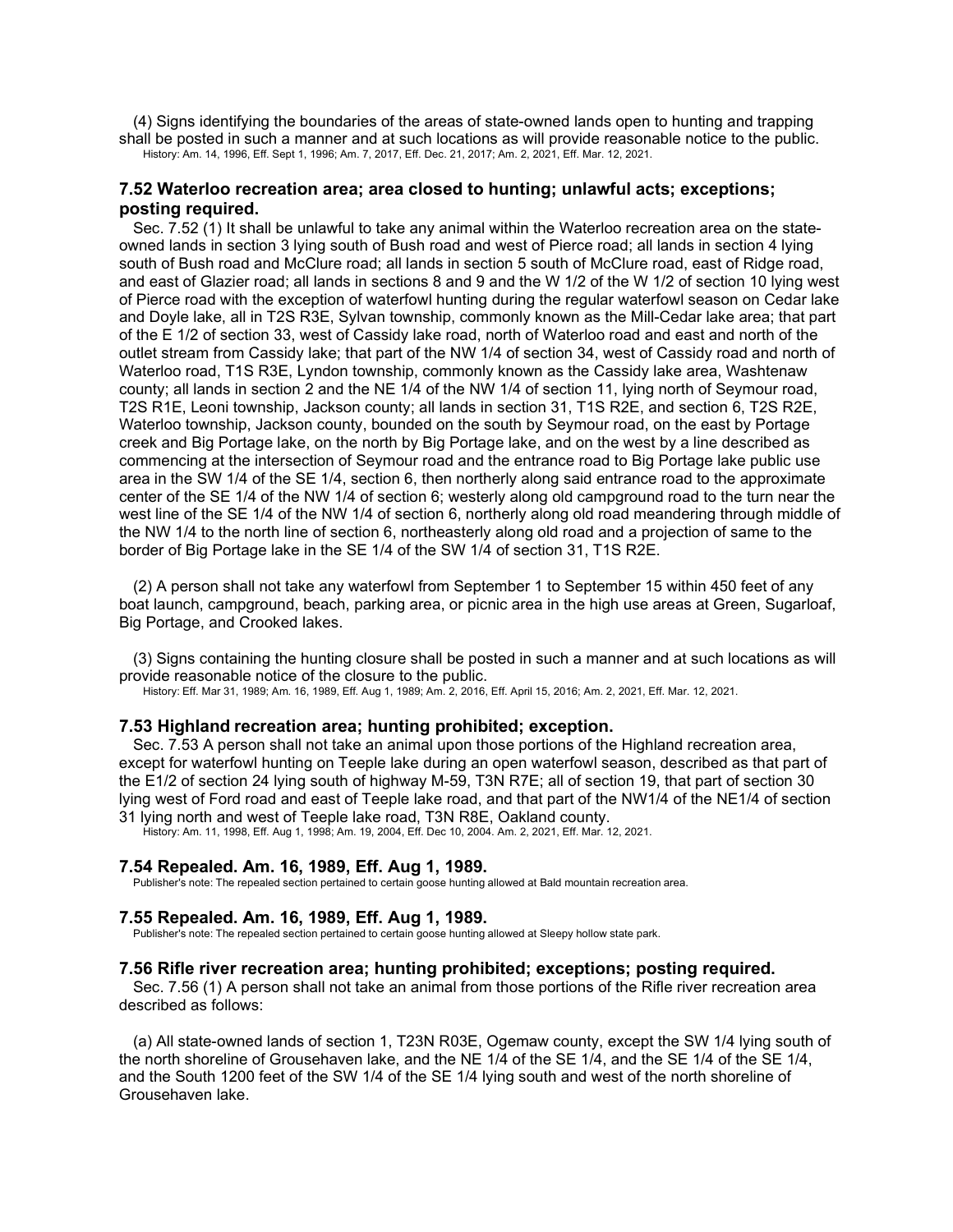(b) All state-owned lands of the E 1/2 of the E 1/2 of section 2 lying east of Gamble creek and north and west of Grousehaven lake, T23N R03E, Ogemaw county.

(2) A person shall not take any waterfowl from Rifle river recreation area from September 1 through Labor day.

(3) Signs containing the hunting closure shall be posted in such a manner and at such locations as will provide reasonable notice of the closure to the public.

History: Eff. Mar 31, 1989; Am. 2, 2016, Eff. April 15, 2016; Am. 2, 2021, Eff. Mar. 12, 2021.

#### **7.57 Proud lake recreation area; hunting prohibited; exceptions; posting required.**

Sec. 7.57 (1) A person shall not take an animal from those state-owned lands within the Proud lake recreation area in sections 17, 18, 19 and 20 lying south of the Huron river, Moss lake, Lower Proud lake, and Upper Proud lake water course except for the NE 1/4 of the NE 1/4, and the SE 1/4 of the NE 1/4 and the NE 1/4 of the SE 1/4, section 20, T2N R8E, all in Commerce township, Oakland county.

(2) Signs containing the hunting closure shall be posted in such a manner and at such locations as will provide reasonable notice of the closure to the public.

History: Eff. Mar 31, 1989; Am. 16, 1989, Eff. Aug 1, 1989. Am. 2, 2021, Eff. Mar. 12, 2021.

### **7.58 Repealed. Am. 13, 2005, Eff. Jul 8, 2005.**

Publisher's Note: The repealed section pertained Rochester-Utica recreation area.

## **7.59 Yankee springs recreation area; hunting prohibited; posting required.**

Sec. 7.59 (1) A person shall not take an animal from those lands of the Yankee springs recreation area described as follows:

(a) All lands in section 27 lying north of Gun lake road and west of Bassett road; the SW 1/4 of section 21 lying southwest of Mcdonald lake trail and a 300 foot buffer along the waters edge of Long lake in the SE 1/4 of the SE 1/4 of section 20, all of section 28 lying north of Gun lake road and southwest and southeast of the forked snowmobile path; and all of sections 29 and 32, T3N, R10W, Yankee springs township, all in Barry county.

(2) Signs containing the hunting closure shall be posted in such a manner and at such locations as will provide reasonable notice of the closure to the public.

History: Eff. Mar 31, 1989; Am. 16, 1989, Eff. Aug 1, 1989: Am. 9, 1994, Eff. Sep 1, 1994; Am. 10, 2019, Eff. Dec. 13, 2019; Am. 2, 2021, Eff. Mar. 12, 2021.

## **7.60 Fort Custer recreation area; unlawful acts; exceptions; posting required.**

Sec. 7.60 A person shall not do any of the following:

(1) Take an animal with a firearm from November 15 to December 1 or hunt or take Canada geese during September 1 to 15 on those portions of the Fort Custer recreation area described as follows:

(a) All lands in section 3, T2S R9W, lying southeasterly of the park entrance road; and all that part of section 2, T2S R9W, lying north and west of the old military road intersection with the Eagle lake day use area entrance road, and all lands in section 3, T2S R9W, north of the day use area entrance road to the intersection of the main park entrance road.

(2) A person shall not take an animal within the limits of the area commonly referred to as the Fort Custer campground and posted as closed to shooting.

(3) A person shall not take waterfowl from any state-owned lands or waters in the Fort Custer recreation area from September 1 through Labor day.

(4) Signs containing the hunting closure shall be posted in such a manner and at such locations as will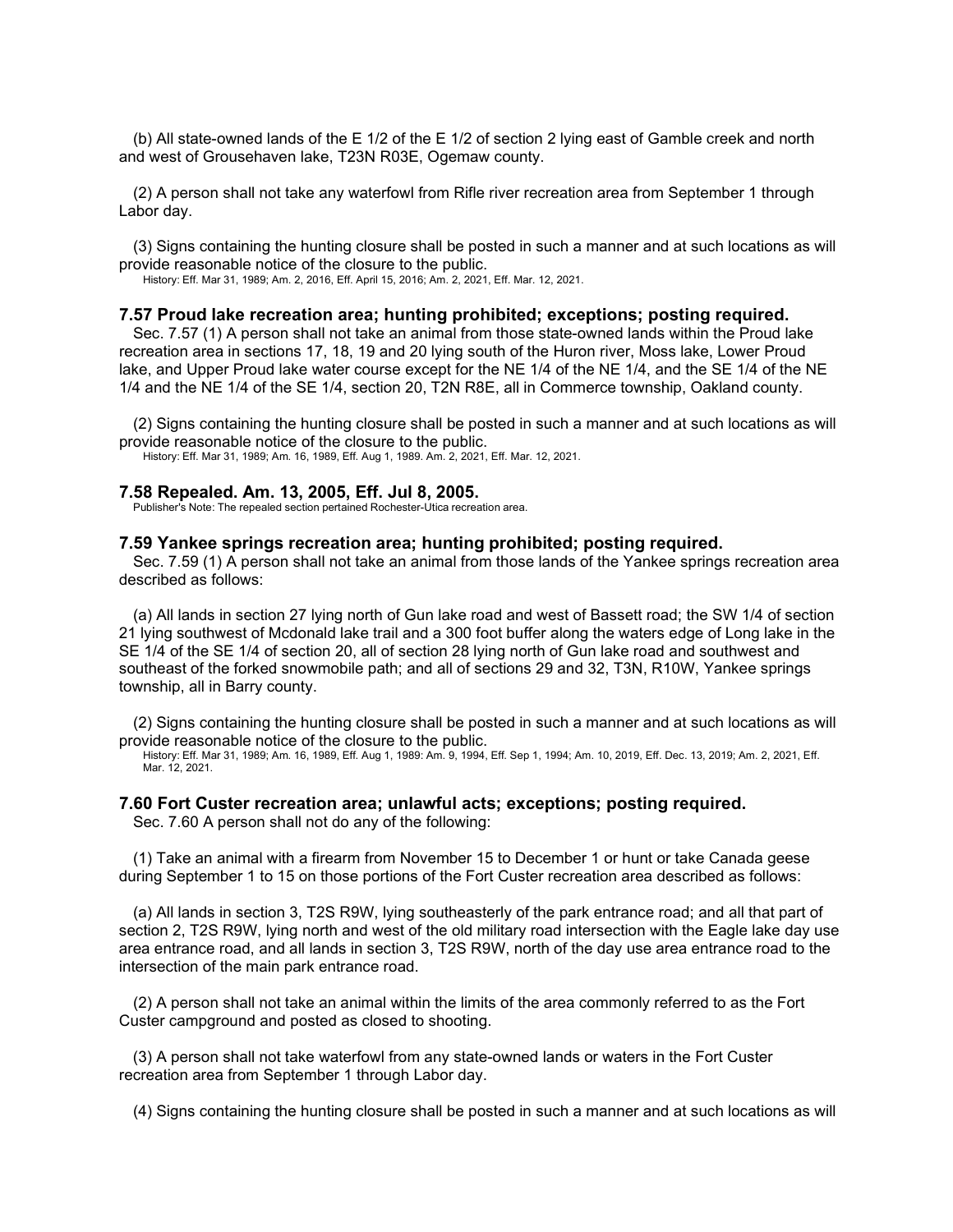provide reasonable notice of the closure to the public.

History: Eff. Mar 31, 1989; Am. 16, 1989, Eff. Aug 1, 1989; Am. 13, 1999, Eff. Sep 1, 1999; Am. 2, 2016, Eff. April 15, 2016; Am. 2, 2021, Eff. Mar. 12, 2021.

## **7.61 Coldwater lake state park; hunting and trapping allowed.**

Sec. 7.61 Hunting and trapping shall be allowed during the established seasons on all state-owned lands in the dedicated boundary of Coldwater lake state park. History: Am. 17, 1991, Eff. Jan 1, 1992; Am. 2, 2021, Eff. Mar. 12, 2021.

Publisher's note: This section previously pertained to hunting and trapping at Newaygo state park.

### **7.62 Thompson's harbor state park; hunting and trapping allowed.**

Sec. 7.62 Hunting and trapping shall be allowed during the established seasons on all state-owned lands in the dedicated boundary of Thompson's harbor state park.

History: Am. 17, 1991, Eff. Jan 1, 1992; Am. 2, 2021, Eff. Mar. 12, 2021.

#### **7.63 Brighton recreation area; unlawful acts; exceptions; posting required.**

Sec. 7.63 (1) Hunting shall not be allowed within the following areas:

(a) Bishop lake modern campground, including the cabins and yurts.

(b) Bishop lake day use and trailhead areas.

(2) A person shall not take any waterfowl from September 1 to September 15 within 450 feet of any campsite.

(3) Signs containing the hunting closure shall be posted in such a manner and at such locations as will provide reasonable notice of the closure to the public. History: Am. 2, 2016, Eff. April 15, 2016; Am. 2, 2021, Eff. Mar. 12, 2021.

### **7.64 Holly recreation area; unlawful acts; exceptions; posting required.**

Sec. 7.64 (1) A person shall not take any waterfowl from September 1 through Labor day on all those state owned lands bounded on the north and west by Grange hall road, on the east by Wildwood road, and on the south and west by Dixie highway.

(2) Signs containing the hunting closure shall be posted in such a manner and at such locations as will provide reasonable notice of the closure to the public.

History: Am. 2, 2016, Eff. April 15, 2016; Am. 2, 2021, Eff. Mar. 12, 2021.

### **7.65 Ionia recreation area; unlawful acts; exceptions; posting required.**

Sec. 7.65 (1) A person shall not take any waterfowl from September 1 through Labor day within 450 feet of any campsite, picnic area, beach, parking area, or boat launch.

(2) A person shall not take any waterfowl from the day after Labor day to September 15 after 8:00 a.m. within 450 feet of any campsite, picnic area, beach, parking area, or boat launch.

(3) A person shall not hunt or trap in the campground and cabin areas.

(4) Signs containing the hunting closure shall be posted in such a manner and at such locations as will provide reasonable notice of the closure to the public. History, Am. 2, 2016, Eff. April 15, 2016; Am. 2, 2021, Eff. Mar. 12, 2021.

## **7.66 Island lake recreation area; unlawful acts; exceptions; posting required.**

Sec. 7.66 (1) A person shall not take any waterfowl from September 1 through Labor day.

(2) A person shall not take an animal with a firearm on those state-owned lands and waters north of the CSX railroad tracks in sections 4 and 5 and the W 1/3 of the NW 1/4 of section 3, T1N R6E.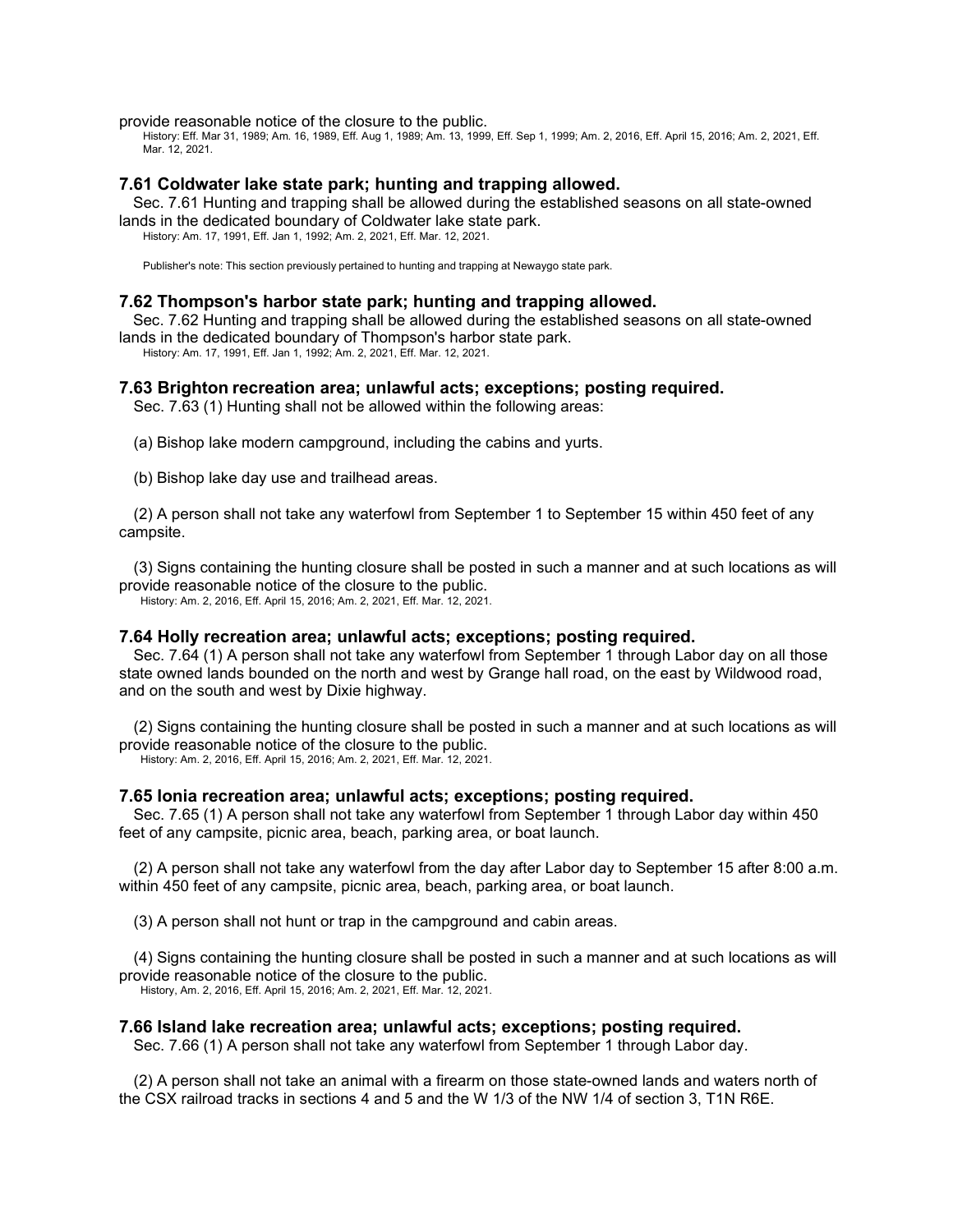(3) Signs containing the hunting closure shall be posted in such a manner and at such locations as will provide reasonable notice of the closure to the public.

History: Am. 2, 2016, Eff. April 15, 2016; Am. 2, 2021, Eff. Mar. 12, 2021.

#### **7.67 Lake Hudson recreation area; unlawful acts; exceptions; posting required.**

Sec. 7.67 (1) A person shall not take any waterfowl from September 1 to September 15 within 450 feet of any campsite, boat launch, beach, or picnic area.

(2) A person shall not hunt in the campground, headquarter, shelter, beach and boat launch areas.

(3) Signs containing the hunting closure shall be posted in such a manner and at such locations as will provide reasonable notice of the closure to the public. History: Am. 2, 2016, Eff. April 15, 2016; Am. 2, 2021, Eff. Mar. 12, 2021.

### **7.68 Metamora-Hadley recreation area; unlawful acts; exceptions; posting required.**

Sec. 7.68 (1) A person shall not take any waterfowl from September 1 through Labor day from Metamora-Hadley recreation area.

(2) A person shall not take any waterfowl from the day after Labor day to September 15 within 450 feet of any campsite, boat launch, parking area, picnic area, or beach.

(3) A person shall not hunt within the campground, headquarters, day use and wastewater treatment areas.

(4) Signs containing the hunting closure shall be posted in such a manner and at such locations as will provide reasonable notice of the closure to the public. History: Am. 2, 2016, Eff. April 15, 2016; Am. 2, 2021, Eff. Mar. 12, 2021.

## **7.69 Ortonville recreation area, unlawful acts, exceptions; posting required.**

Sec. 7.69 (1) A person shall not take any waterfowl from Big fish lake from September 1 through Labor day.

(2) A person shall not take any waterfowl from September 1 to September 15 within 450 feet of any campsite, boat launch, parking area, picnic area, or beach.

(3) Signs containing the hunting closure shall be posted in such a manner and at such locations as will provide reasonable notice of the closure to the public.

History: Am. 2, 2016, Eff. April 15, 2016; Am. 2, 2021, Eff. Mar. 12, 2021.

#### **7.70 Pinckney recreation area; unlawful acts; exceptions; posting required.**

Sec. 7.70 (1) A person shall not take any waterfowl from September 1 through Labor day within 450 feet of any state-owned boat launch, campsite, beach, parking area, or picnic area at Bruin, Half moon, and Silver lakes.

(2) Signs containing the hunting closure shall be posted in such a manner and at such locations as will provide reasonable notice of the closure to the public.

History: Am. 2, 2016, Eff. April 15, 2016; Am. 2, 2021, Eff. Mar. 12, 2021.

### **7.71 Pontiac lake recreation area; unlawful acts; exceptions; posting required.**

Sec. 7.71 (1) A person shall not take any waterfowl after 8:00 a.m. from September 1 through Labor day on all those state-owned lands in section 18, T3N R9E.

(2) A person shall not take any waterfowl from September 1 to September 15 on those state-owned lands comprising the day use area south of Gale road; or on those state-owned lands making up the campground area.